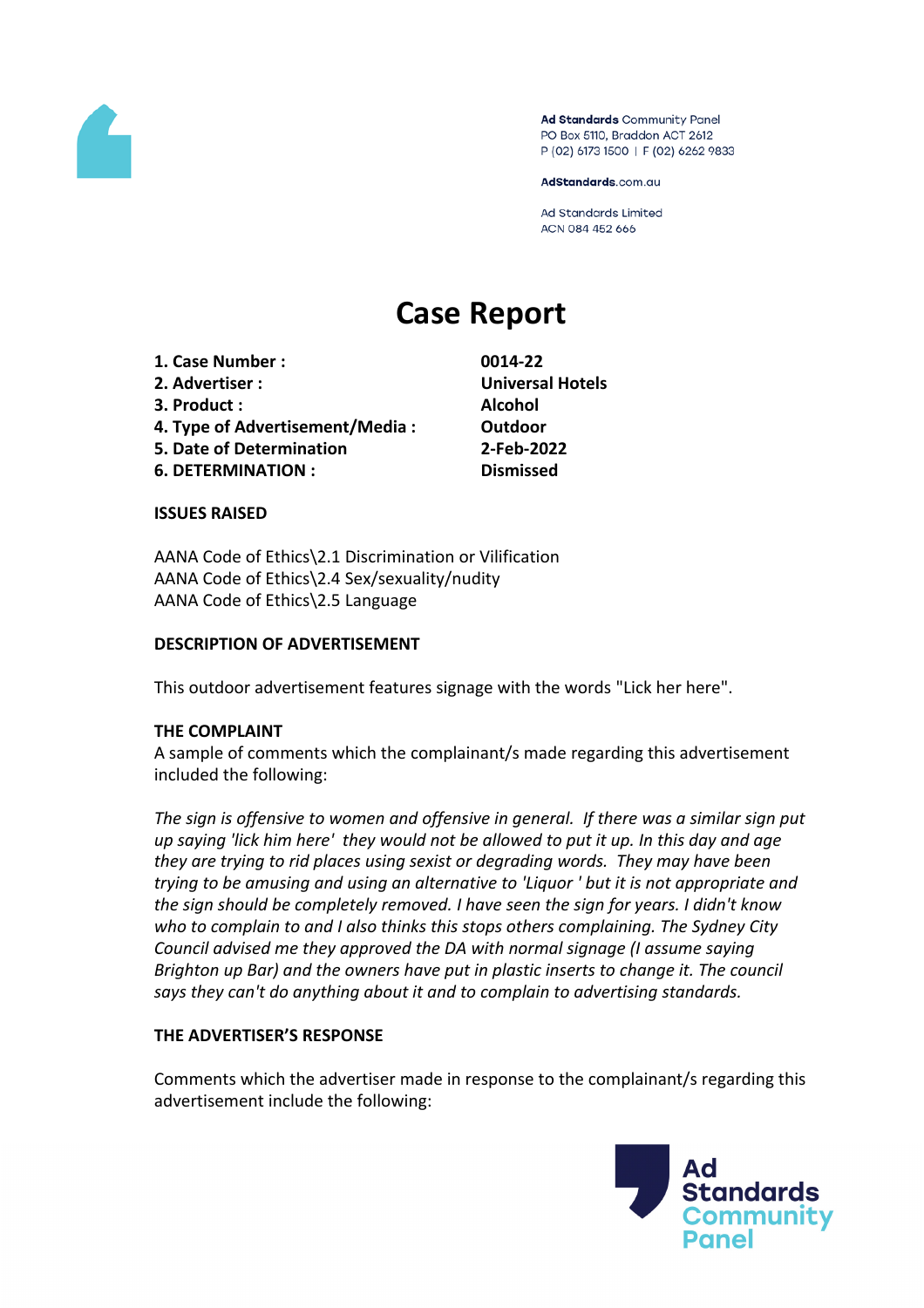

*Advertiser did not provide a response.*

#### **THE DETERMINATION**

The Ad Standards Community Panel (the Panel) considered whether this advertisement breaches Section 2 of the AANA Code of Ethics (the Code).

The Panel noted the complainant's concern that the advertisement uses sexist and degrading words.

The Panel viewed the advertisement and noted the advertiser had not provided a response.

#### **Name of business**

The Panel noted that it was unclear whether 'Lick Her Here' was actually the name of the bottle shop which used to be at that location attached to the hotel.

The Panel noted that while the original bottle shop business that had installed the sign was no longer there, the hotel and bar were still operational and the signage was the same as the signage for the bar.

The Panel noted the definition of advertising in the Code is:

*(a). any advertising, marketing communication or material which is published or broadcast using any Medium or any activity which is undertaken by, or on behalf of an advertiser or marketer,*

- *over which the advertiser or marketer has a reasonable degree of control, and*
- *that draws the attention of the public in a manner calculated to promote or oppose directly or indirectly a product, service, person, organisation or line of conduct,*

*(b). but does not include:*

- *labels or packaging for products*
- *corporate reports including corporate public affairs messages in press releases and other media statements, annual reports, statements on matters of public policy*
- *in the case of broadcast media, any material which promotes a program or programs to be broadcast on that same channel, station or network.*

The Panel noted that it is reasonable for an advertiser to include the name of its business in its advertising, and that it is not the role of the Panel to regulate the names of businesses.

However, in this instance the Panel noted that there was no bottle shop with that name at the premises and the signage in the same font, colour and size as the signage for the bar could be seen as a promotion for the bar. The Panel noted that the hotel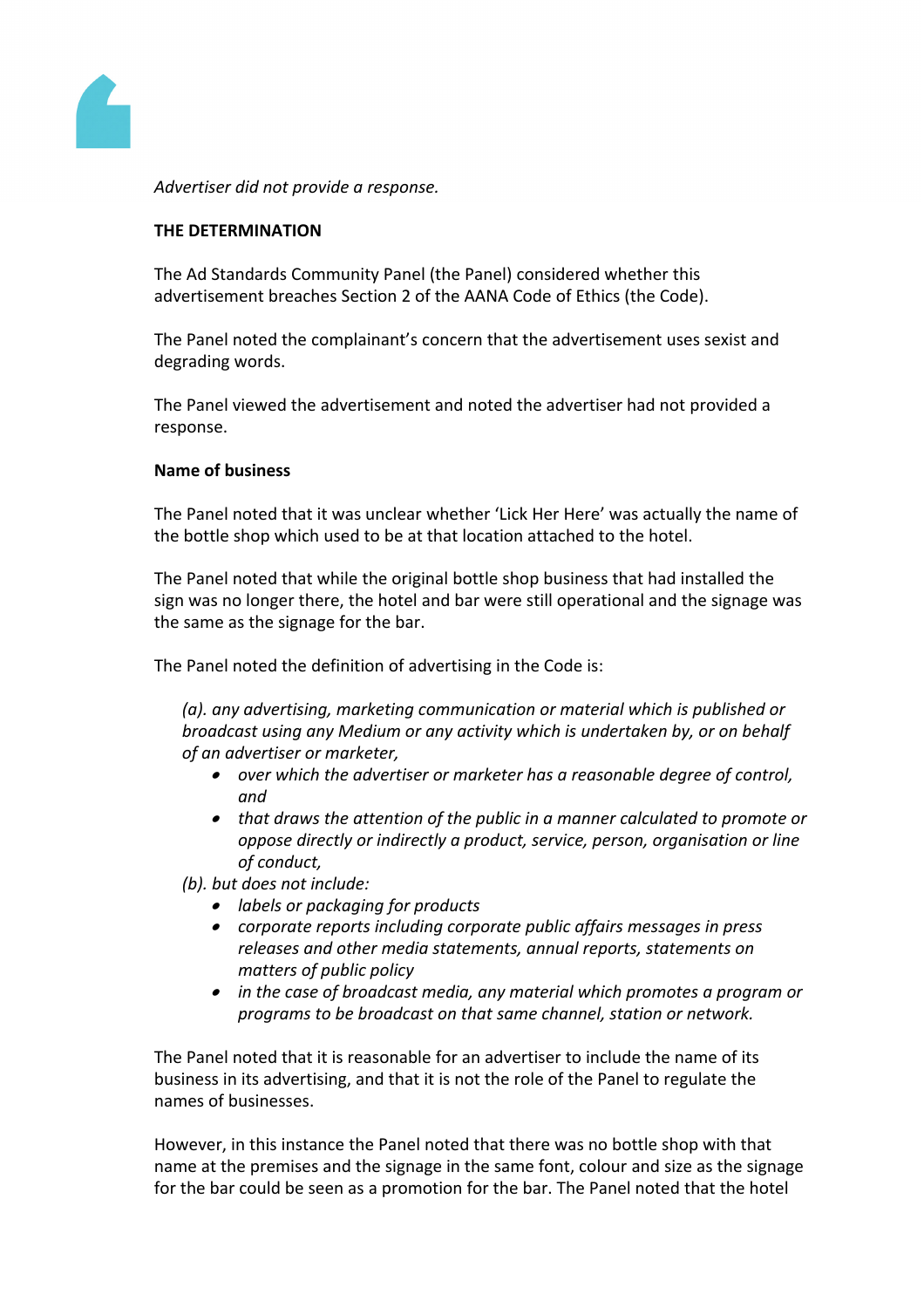

would have control over the sign and that the sign was promoting the availability of alcohol in the premises. The Panel considered that the sign did meet the definition of advertising and the Code of Ethics did apply.

**Section 2.1: Advertising shall not portray people or depict material in a way which discriminates against or vilifies a person or section of the community on account of race, ethnicity, nationality, gender, age, sexual preference, religion, disability, mental illness or political belief.**

The Panel noted the AANA Practice Note which provides guidance on the meaning of:

- Discrimination unfair or less favourable treatment
- Vilification humiliates, intimidates, incites hatred, contempt or ridicule
- Gender refer to the attributes, roles, behaviours, activities, opportunities or restrictions that society considers appropriate for girls or boys, women or men. Gender is distinct from 'sex', which refers to biological differences.

# **Does the advertisement portray people or depict material in a way which discriminates against or vilifies a person on account of gender?**

The Panel considered that the advertisement was clearly a play on words which used old-fashioned humour to promote the sale of alcohol.

The Panel considered that the phrase, while sexual, was not a suggestion that women generally were deserving of unfair or less favourable treatment.

The Panel also considered that the limited phrasing did not humiliate, intimidate or incite hatred, contempt or ridicule of women generally.

Overall, while the advertisement contained sexualised and gendered language the advertisement did not rise to the level of discrimination against or vilification of women.

## **Section 2.1 conclusion**

Finding that the advertisement did not portray material in a way which discriminates against or vilifies a person or section of the community on account of gender, the Panel determined that the advertisement did not breach Section 2.1 of the Code.

## **Section 2.4: Advertising shall treat sex, sexuality and nudity with sensitivity to the relevant audience.**

## **Does the advertisement contain sex?**

The Panel considered whether the advertisement contained sex. The Panel noted the definition of sex in the Practice Note is "sexual intercourse; person or persons engaged in sexually stimulating behaviour".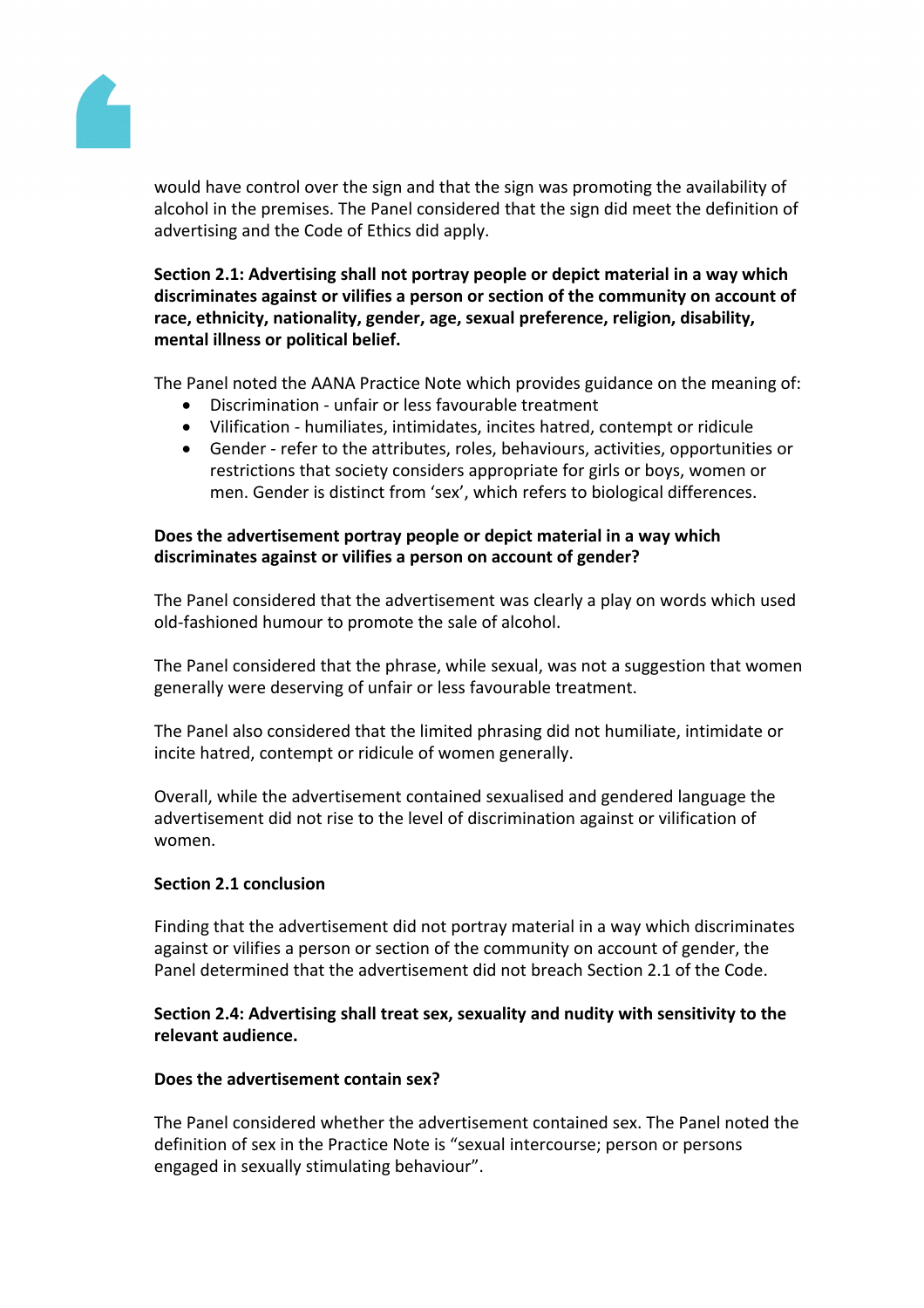

The Panel considered that the advertisement may be seen to contain a reference to oral sex.

## **Does the advertisement contain sexuality?**

The Panel noted the definition of sexuality in the Practice Note is "the capacity to experience and express sexual desire; the recognition or emphasis of sexual matters".

The Panel considered that some members of the community would consider the phrase "lick her here" to be a sexual reference. The Panel considered that the advertisement did contain sexuality.

## **Does the advertisement contain nudity?**

The Panel noted that the definition of nudity in the Practice Note is "the depiction of a person without clothing or covering; partial or suggested nudity may also be considered nudity".

The Panel noted that the advertisement contains text only and considered that there is no nudity depicted.

## **Is the issue of sexuality treated with sensitivity to the relevant audience?**

The Panel noted that the definition of sensitivity in the Practice Note is "understanding and awareness to the needs and emotions of others".

The Panel considered that the requirement to consider whether sexual suggestion is 'sensitive to the relevant audience' requires them to consider who the relevant audience is and to have an understanding of how they might react to or feel about the advertisement.

The Panel noted that this advertisement was a sign out the front of a venue which sold alcohol, and the relevant audience would be broad and include children.

The Panel considered that the advertisement does feature a double entendre in its reference to liquor, being phonetically similar to 'lick her'

The Panel considered that the advertisement was text only and did not have any imagery. The Panel noted that this phrase would be unlikely to be understood as sexual by young children. The Panel considered that this innuendo, while vulgar and dated, was not explicit..

## **Section 2.4 Conclusion**

The Panel determined the advertisement did treat sex, sexuality and nudity with sensitivity to the relevant audience and did not breach Section 2.4 of the Code.